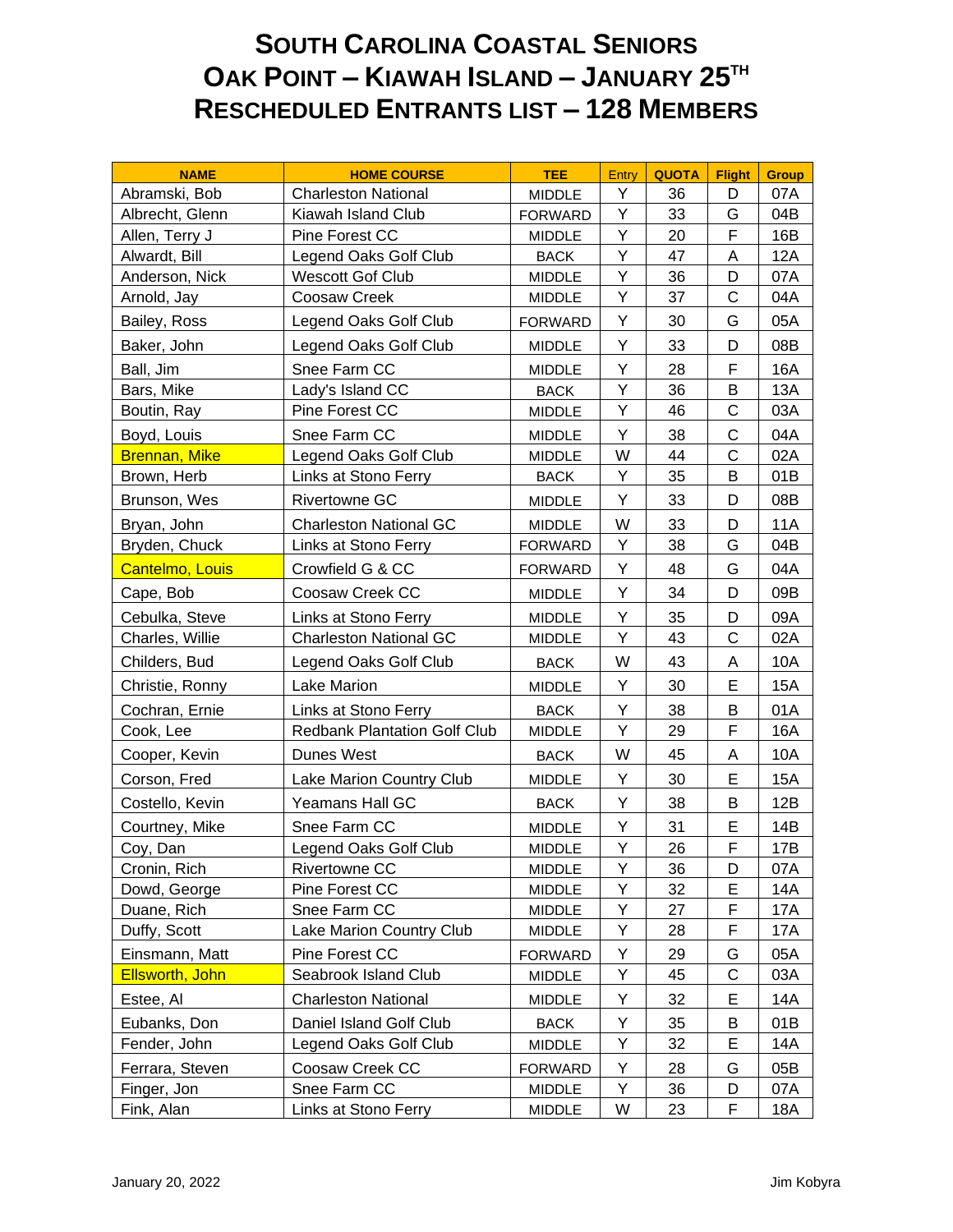## **SOUTH CAROLINA COASTAL SENIORS OAK POINT – KIAWAH ISLAND – JANUARY 25TH RESCHEDULED ENTRANTS LIST – 128 MEMBERS**

| <b>NAME</b>            | <b>HOME COURSE</b>            | <b>TEE</b>     | Entry | <b>QUOTA</b> | <b>Flight</b> | <b>Group</b> |
|------------------------|-------------------------------|----------------|-------|--------------|---------------|--------------|
| Fintak, Bob            | <b>Rivertowne CC</b>          | <b>MIDDLE</b>  | Y     | 44           | C             | 03B          |
| Garrison, Dan          | Legend Oaks Golf Club         | MIDDLE         | Υ     | 29           | F             | 16A          |
| Gorman, John           | <b>Lake Marion</b>            | <b>FORWARD</b> | Y     | 40           | G             | 04A          |
| Graham, Charles        | Snee Farm CC                  | <b>MIDDLE</b>  | Υ     | 36           | D             | 08B          |
| Heilman. Rich          | Seabrook Island Club          | <b>MIDDLE</b>  | Y     | 37           | C             | 04A          |
| Hendrix, Larry         | Links at Stono Ferry          | <b>BACK</b>    | Υ     | 39           | A             | 12B          |
| Hill, Dan              | Links at Stono Ferry          | <b>BACK</b>    | Υ     | 29           | B             | 13B          |
| Hirschmann, Harold     | <b>Wild Dunes</b>             | <b>MIDDLE</b>  | Υ     | 28           | F             | 17A          |
| Huff, Reid             | Links at Stono Ferry          | <b>MIDDLE</b>  | Υ     | 29           | F             | 16A          |
| Hunt, Tom              | Legend Oaks Golf Club         | <b>MIDDLE</b>  | Υ     | 32           | Е             | 08A          |
| Hutto, Babe            | Links at Stono Ferry          | <b>FORWARD</b> | Υ     | 21           | G             | 05B          |
| Hutto, Jimmy           | <b>Charleston National</b>    | <b>MIDDLE</b>  | Υ     | 34           | D             | 09B          |
| Hyde, Fred             | Dunes West Golf Club          | <b>BACK</b>    | W     | 38           | B             | 01A          |
| Igras, Bill            | Dunes West Golf Club          | <b>MIDDLE</b>  | Y     | 33           | E             | 14A          |
| Jansson, Gunnar        | <b>Charleston National GC</b> | <b>BACK</b>    | W     | 38           | B             | 01A          |
| Johnson, Jeff          | <b>Charleston National GC</b> | <b>MIDDLE</b>  | Y     | 32           | E             | 08A          |
| Jones, Steve           | Snee Farm CC                  | <b>MIDDLE</b>  | Υ     | 38           | C             | 04A          |
| Kaiser, Ken            | Lake Marion                   | <b>FORWARD</b> | Υ     | 21           | G             | 05B          |
| <b>Karlberg, Gregg</b> | Coosaw Creek CC               | <b>MIDDLE</b>  | Υ     | 45           | $\mathsf C$   | 03B          |
| Kerrigan, Chris        | Snee Farm CC                  | <b>MIDDLE</b>  | Υ     | 34           | D             | <b>11A</b>   |
| Kline, Red             | Sun City-Hidden Cyperss       | <b>BACK</b>    | Υ     | 44           | A             | 10A          |
| Kobes, Pete            | Snee Farm CC                  | <b>MIDDLE</b>  | Υ     | 20           | F             | 16B          |
| Kobyra, Jim            | Links at Stono Ferry          | <b>MIDDLE</b>  | Υ     | 32           | E             | 08A          |
| Komurek, Chuck         | <b>Berkeley CC</b>            | <b>MIDDLE</b>  | Υ     | 31           | E             | <b>15A</b>   |
| Lehman, Peter          | Yeamans Hall GC               | <b>MIDDLE</b>  | W     | 36           | D             | <b>11A</b>   |
| Loadholt, Ernie        | Old Penny Branch CC           | <b>MIDDLE</b>  | Υ     | 21           | F             | 16B          |
| Martini, Don           | Rivertowne GC                 | <b>BACK</b>    | W     | 40           | Α             | 10B          |
| Mattison, Mark         | Coosaw Creek                  | <b>MIDDLE</b>  | Υ     | 31           | E             | <b>11A</b>   |
| Maurer, Terry          | <b>Charleston National GC</b> | <b>MIDDLE</b>  | W     | 34           | D             | 09A          |
| McCaskill, Travis      | Patriots Point Golf Club      | <b>FORWARD</b> | Υ     | 30           | G             | 05A          |
| McGrain, Kevin         | Rivertowne CC                 | <b>BACK</b>    | Υ     | 50           | Α             | 10B          |
| <b>McKay, Sonny</b>    | <b>Charleston National GC</b> | <b>BACK</b>    | W     | 49           | Α             | 10B          |
| McMahon, Jerry         | Seabrook Island Club          | MIDDLE         | Y     | 29           | F             | 18B          |
| McNamee, Tom           | Links at Stono Ferry          | <b>BACK</b>    | Υ     | 38           | В             | 13A          |
| Melton, Kevin          | Links at Stono Ferry          | <b>BACK</b>    | Υ     | 41           | Α             | 12A          |
| Murphy, Jim            | May River GC                  | <b>MIDDLE</b>  | W     | 36           | D             | 09A          |
| Murphy, Rich           | Rivertowne CC                 | MIDDLE         | Y     | 30           | Е             | 13B          |
| Nelson, Randy          | Coosaw Creek CC               | <b>BACK</b>    | Υ     | 27           | Β             | 13B          |
| Nichols, Bill          | Legend Oaks Golf Club         | <b>BACK</b>    | Υ     | 44           | Α             | 10A          |
| Nichols, PJ            | Seabrook Island Club          | MIDDLE         | Υ     | 33           | D             | 08B          |
| Parades, Mike          | Links at Stono Ferry          | <b>MIDDLE</b>  | Y     | 32           | Ε             | 14B          |
| Peterson, Duane        | Legend Oaks Golf Club         | <b>MIDDLE</b>  | W     | 33           | D             | 09B          |
| Peterson, John         | Shadowmoss G & CC             | <b>MIDDLE</b>  | Y     | 23           | F             | 17B          |